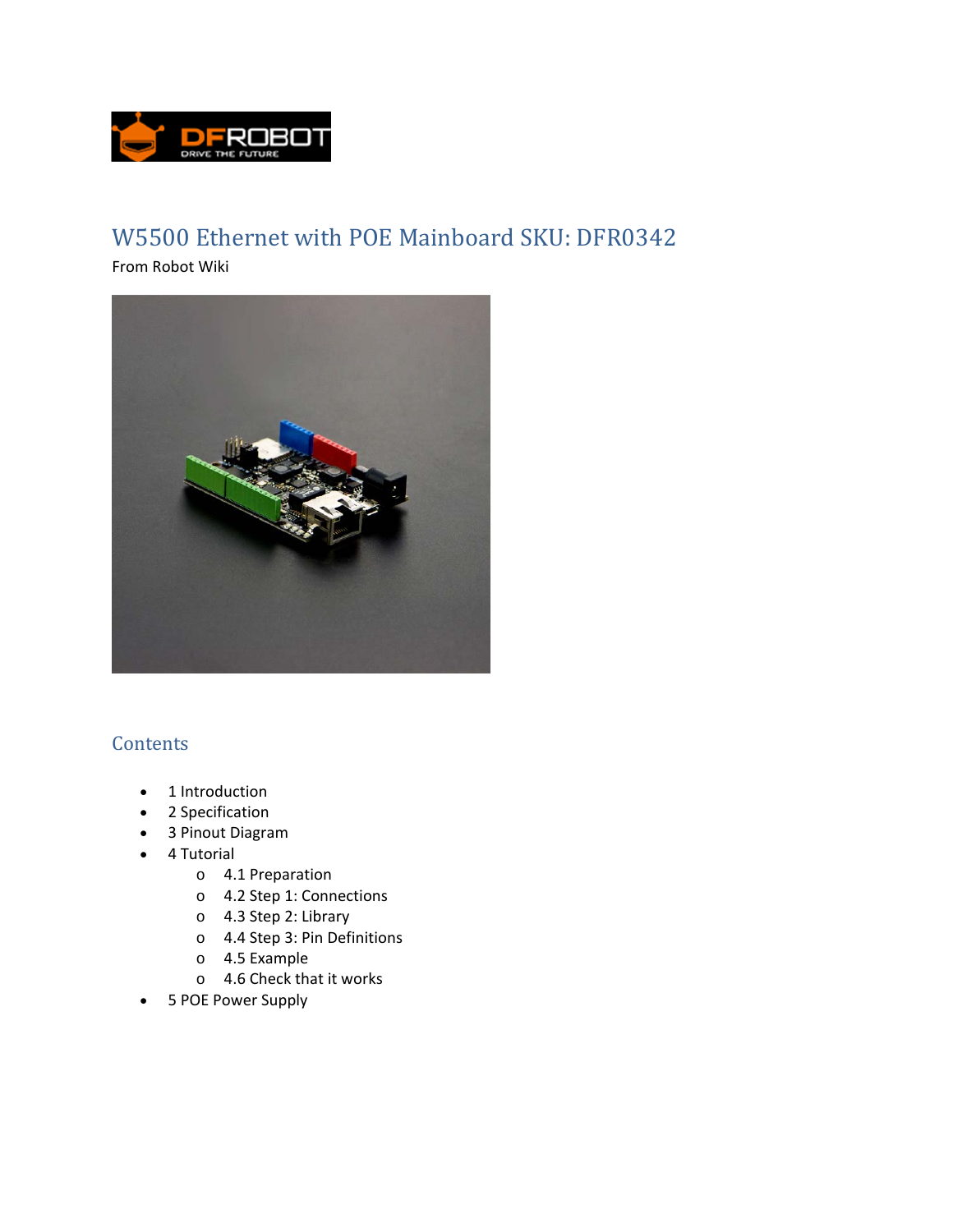## Introduction

The W5500 Ethernet mainboard is the newest member of the DFRobot Ethernet family. It Is a microcontroller based on the ATmega32u4 and W5500 Ethernet chip with the same footprint as an Arduino Leonardo board, as well as being compatible with most Arduino shields and sensors, making it suitable for many kinds of IOT applications. The W5500 chip is a hardwired TCP/IP embedded Ethernet chip that provides easy internet connection for embedded systems. The board has the TCP/IP stack, 10/1000 ethernet MAC and PHY embedded, allowing internet connectivity in the users application using just the board and nothing else. The W5500 Ethernet mainboard uses a high-efficiency SPI protocol which supports a speed of 80MHZ for high speed network communication. In order to reduce power consumption it also includes WOL (wake on LAN) and power down modes. The board can be powered using a regular VIN, or POE as the power supply. It also integrates a power regulation chip that allows it to work under a complex environment.

## Specification

- Microcontroller: Atmel Atmega32u4 (Arduino Leonardo)
- External Input Voltage Range (recommended): 7V~20V DC
- External Input Voltage Range (limit): 6‐23V
- POE Input Voltage: 48V AC/DC (802.3af standard PD device)
- Digital I/O Pins: 20
- Analog I/O Pins: 6
- DC Current per I/O Pin: 40 mA
- Flash Memory: 32 KB (ATmega32u4) (4KB used by bootloader)
- SRAM: 2 KB (ATmega32u4)
- EEPROM: 1 KB (ATmega32u4)
- Clock Speed: 16 MHz
- PHY: WIZnet W5500
- PHY Clock Speed: 25MHz
- Dimension: 73.5 x 53.5x15mm

# **Pinout Diagram**

**We recommend that you remove the jumper caps if you don't need to use the W5500 reset and interrupt functions, or pins 7, 8, 11 or 12 may not function properly.**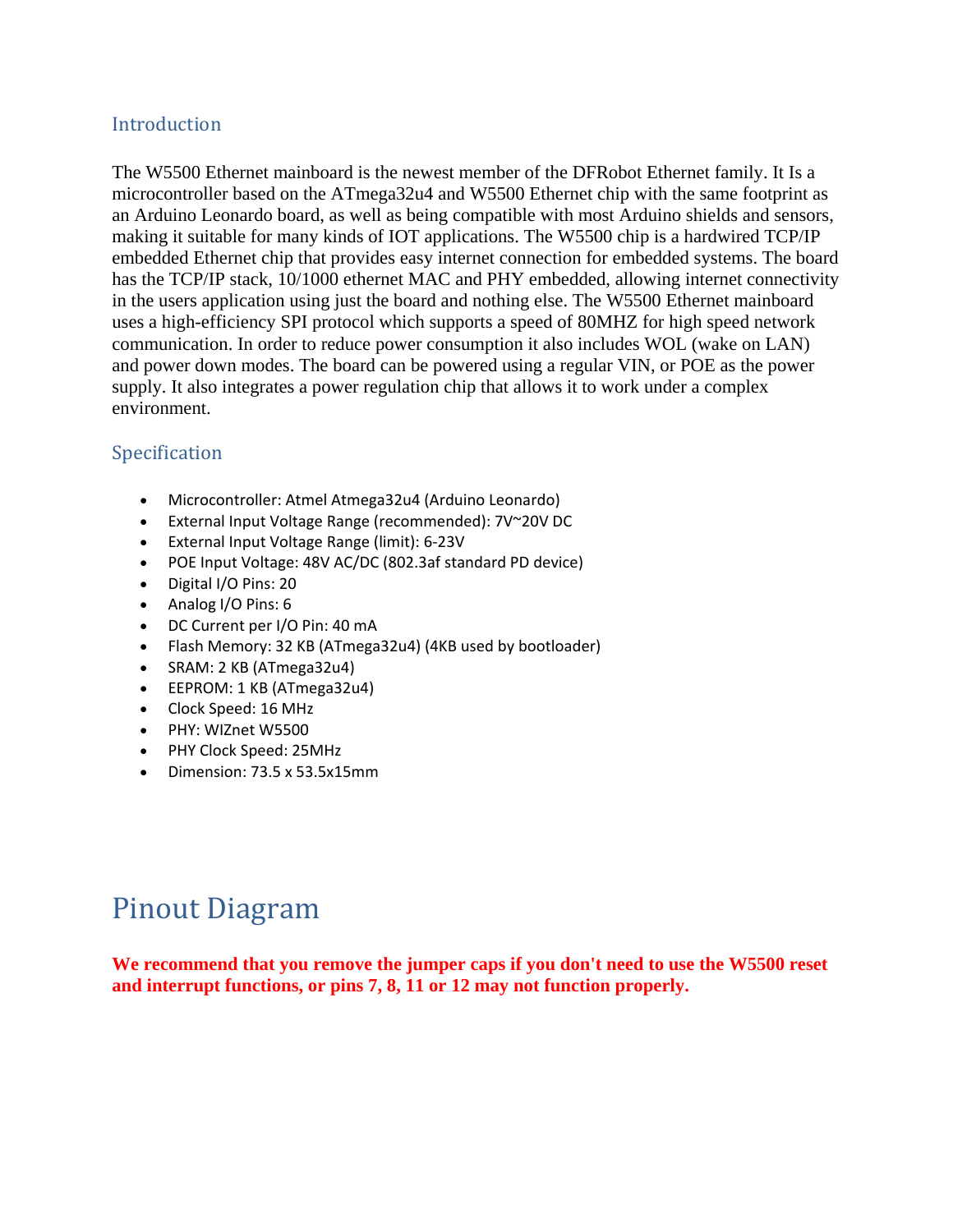

## Tutorial

#### Preparation

You will need:

- 1. W5500 Ethernet with POE Mainboard
- 2. Micro USB cable
- 3. PC
- 4. RJ45 network cable

## Step 1: Connections

Connect W5500 Reset pins: Connect A-RST pin to D11. (Default: Connected)

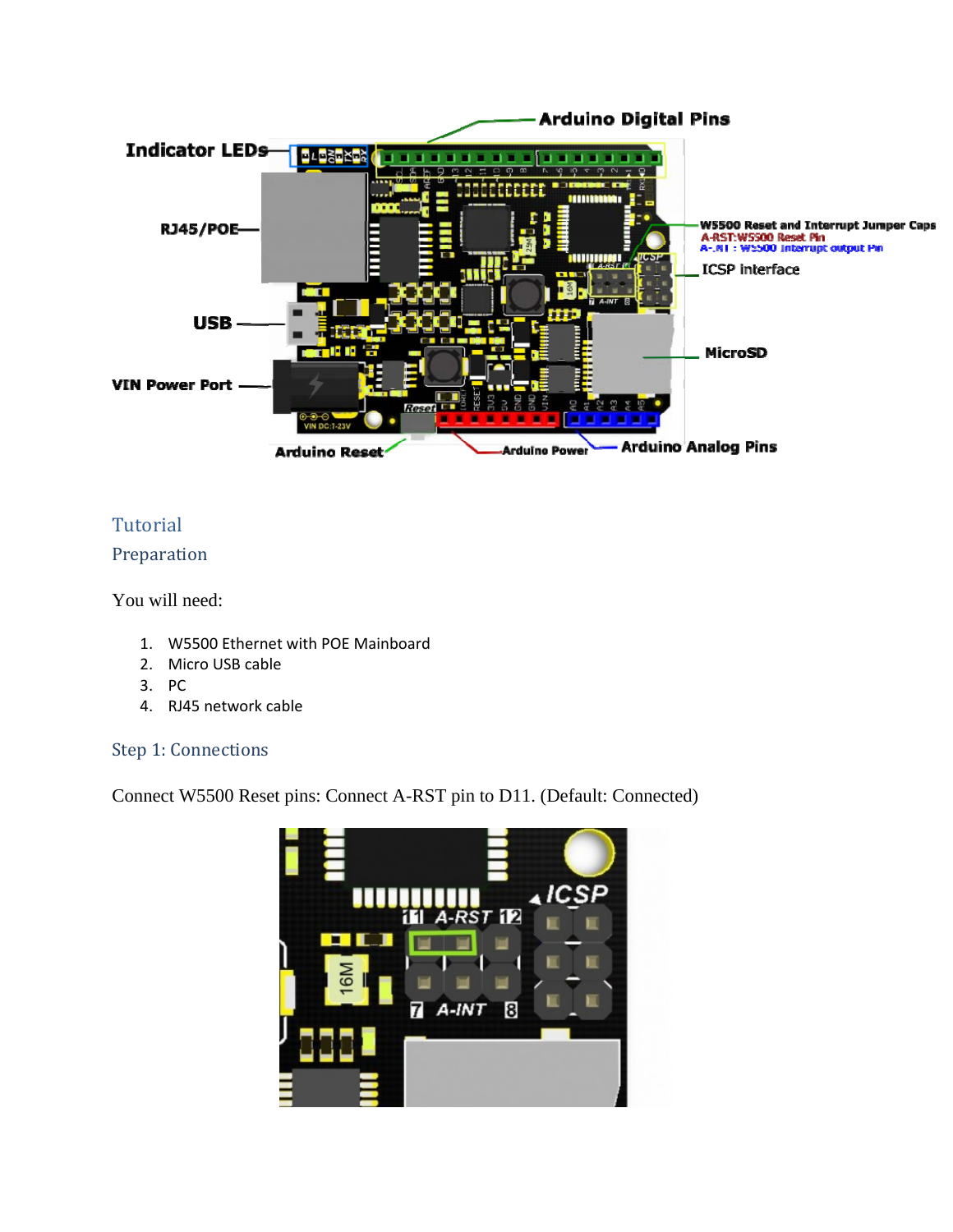#### Step 2: Library

- 1. Download the W5500 Ethernet library here https://github.com/Wiznet/WIZ\_Ethernet\_Library
- 2. Replace the existing Ethernet library according to your Arduino IDE version:

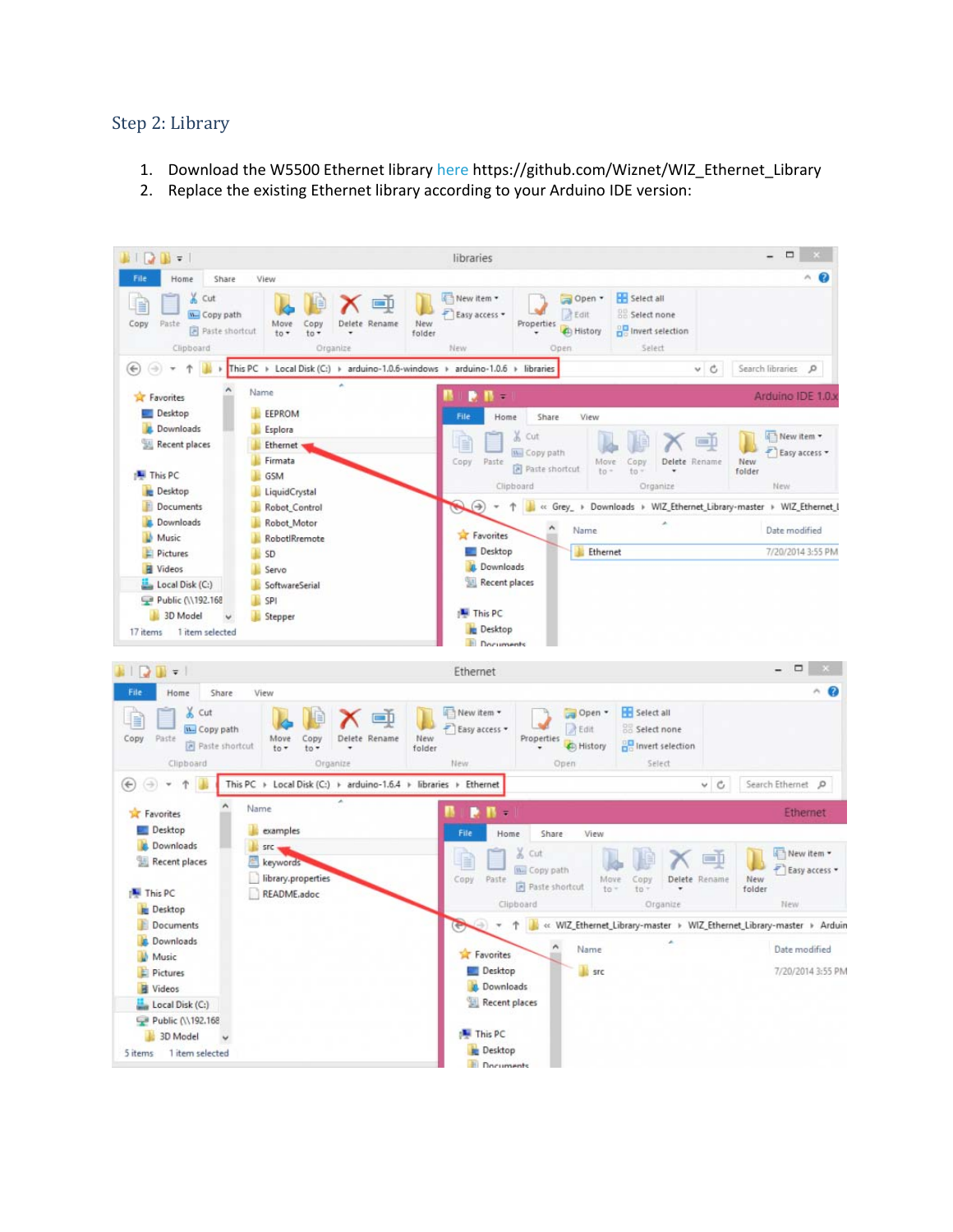**NOTE**: Good news! You can use arduino IDE v1.7 from Arduino.org which has "Ethernet 2" library, which works with this board. It means you don't have to download any modded libraries. Thank for the Vladimir Akopyan comments. Welcome share your projects and comments on the Disqus.

http://www.arduino.org/downloads 

Step 3: Pin Definitions

#### **Note: These parts should be declared at the beginning of the sketch.**

1. Define W5500 SPI "SS" pin and "Reset" Pin:

#define SS 10U //D10----- SS #define RST 11U //D11----- Reset

#### 2. Setup function

```
void setup() { 
pinMode(SS, OUTPUT); 
pinMode(RST, OUTPUT); 
digitalWrite(SS, LOW); 
digitalWrite(RST,HIGH); //Reset 
delay(200); 
digitalWrite(RST,LOW); 
delay(200); 
digitalWrite(RST,HIGH); 
delay(200); //Wait W5500
```
#### Example

Open Arduino IDE, Select Boards -->Arduino Leonardo and COM port

```
/* Web Server 
 A simple web server that shows the value of the analog input pins. 
 using an Arduino Wiznet Ethernet shield.
```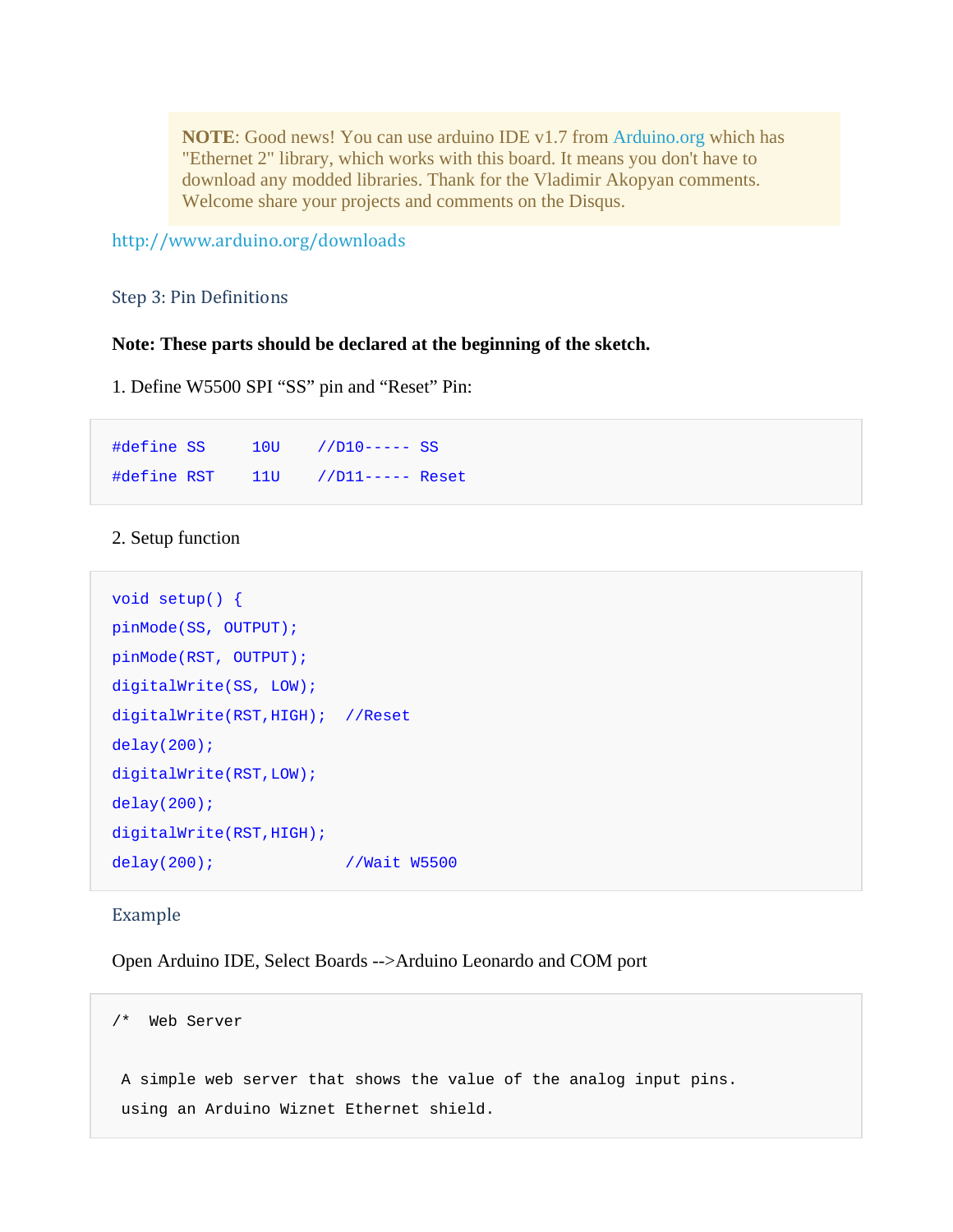```
 Circuit: 
  * Ethernet shield attached to pins 10, 11, 12, 13 
  * Analog inputs attached to pins A0 through A5 (optional) 
 created 18 Dec 2009 
 by David A. Mellis 
 modified 9 Apr 2012 
 by Tom Igoe 
  */ 
#include <SPI.h> 
#include <Ethernet.h> 
#define SS 10U //D10 ---- SS 
#define RST 11U //D11 -----Reset 
// Enter a MAC address and IP address for your controller below. 
// The IP address will be dependent on your local network: 
byte mac[] = { 0xDE, 0xAD, 0xBE, 0xEF, 0xFE, 0xED 
}; 
IPAddress ip(192, 168, 1, 177); 
// Initialize the Ethernet server library 
// with the IP address and port you want to use 
// (port 80 is default for HTTP): 
EthernetServer server(80);
void setup() { 
   pinMode(SS, OUTPUT); 
   pinMode(RST, OUTPUT);
```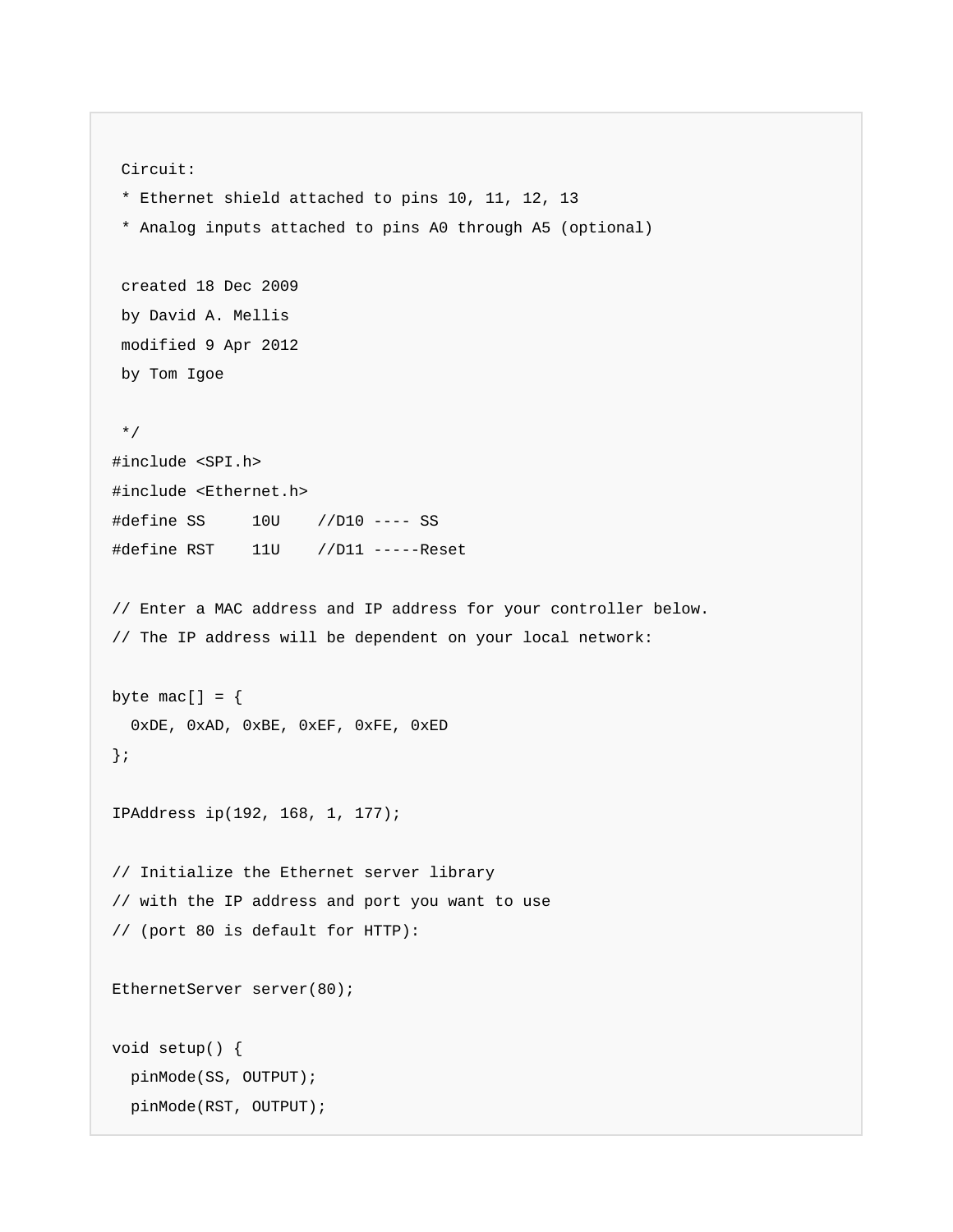```
 digitalWrite(SS, LOW); 
   digitalWrite(RST, HIGH); //Reset 
  delay(200); digitalWrite(RST, LOW); 
   delay(200); 
   digitalWrite(RST, HIGH); 
   delay(200); //Wait W5500 
   //Open serial communications and wait for port to open : 
   Serial.begin(9600); 
   //while (!Serial) { 
   // ; // wait for serial port to connect. Needed for Leonardo only 
   //} 
   delay(1000); 
   // start the Ethernet connection and the server: 
   Ethernet.begin(mac, ip); 
   server.begin(); 
  //Serial.print("server is at "); 
   //Serial.println(Ethernet.localIP()); 
} 
void loop() { 
   // listen for incoming clients 
   EthernetClient client = server.available(); 
   if (client) { 
     //Serial.println("new client"); 
     // an http request ends with a blank line 
     boolean currentLineIsBlank = true; 
     while (client.connected()) { 
       if (client.available()) { 
        char c = client.read();
         Serial.write(c); 
         // if you've gotten to the end of the line (received a newline 
         // character) and the line is blank, the http request has ended, 
         // so you can send a reply
```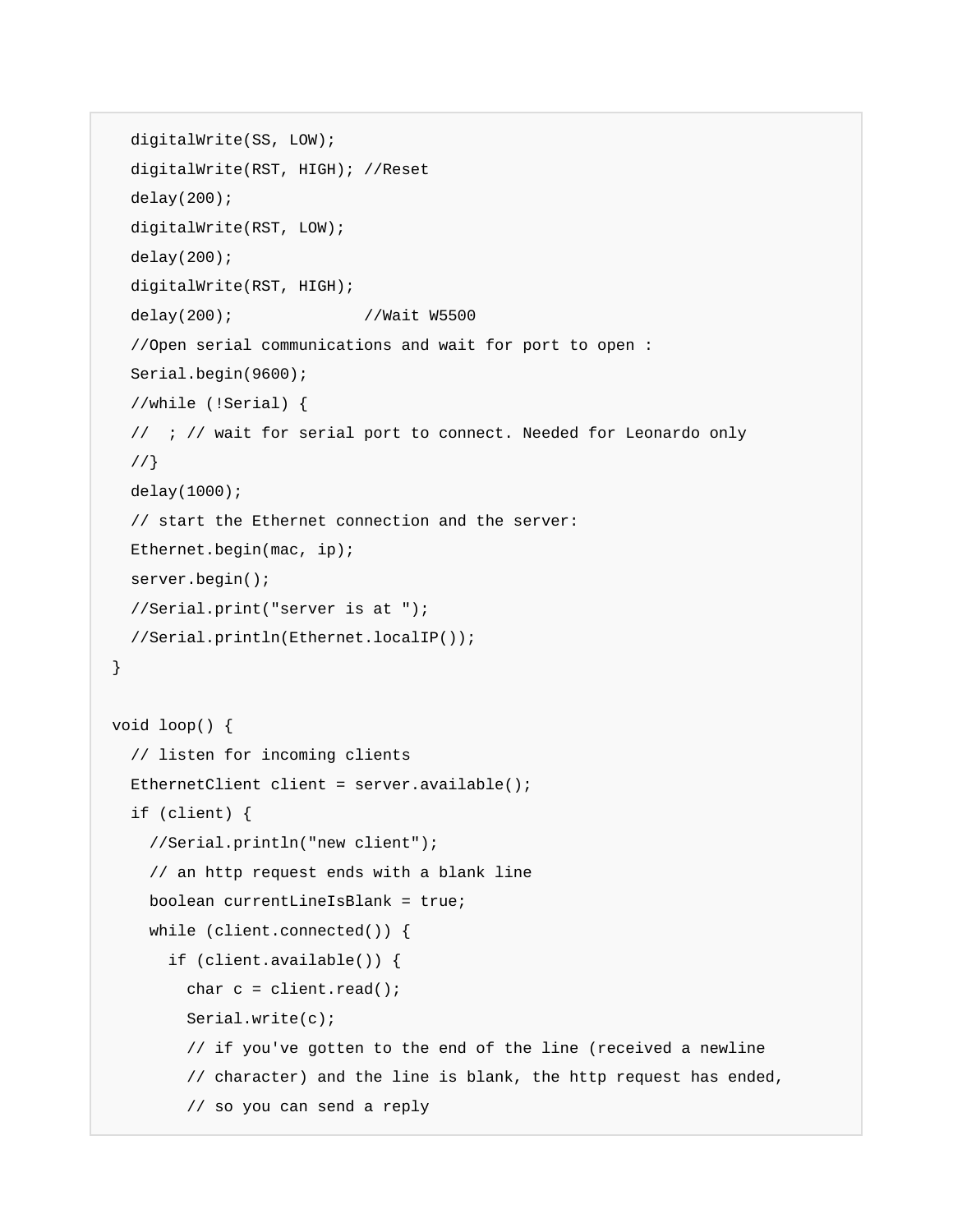```
if (c == ' \n' & currentLineIsBlank) // send a standard http response header 
           client.println("HTTP/1.1 200 OK"); 
           client.println("Content-Type: text/html"); 
           // the connection will be closed after completion of the response 
           client.println("Connection: close"); 
           client.println("Refresh: 5"); // refresh the page automatically ev
ery 5 sec 
           client.println(); 
           client.println("<!DOCTYPE HTML>"); 
           client.println("<html>"); 
           // output the value of each analog input pin 
          for (int analogChannel = 0; analogChannel < 6; analogChannel++) {
             int sensorReading = analogRead(analogChannel); 
             client.print("analog input "); 
             client.print(analogChannel); 
             client.print(" is "); 
             client.print(sensorReading); 
             client.println("<br />"); 
 } 
           client.println("</html>"); 
           break; 
 } 
        if (c == '\n\lambda) {
           // you're starting a new line 
           currentLineIsBlank = true; 
 } 
        else if (c != '\r') {
           // you've gotten a character on the current line 
           currentLineIsBlank = false; 
         } 
       } 
     }
```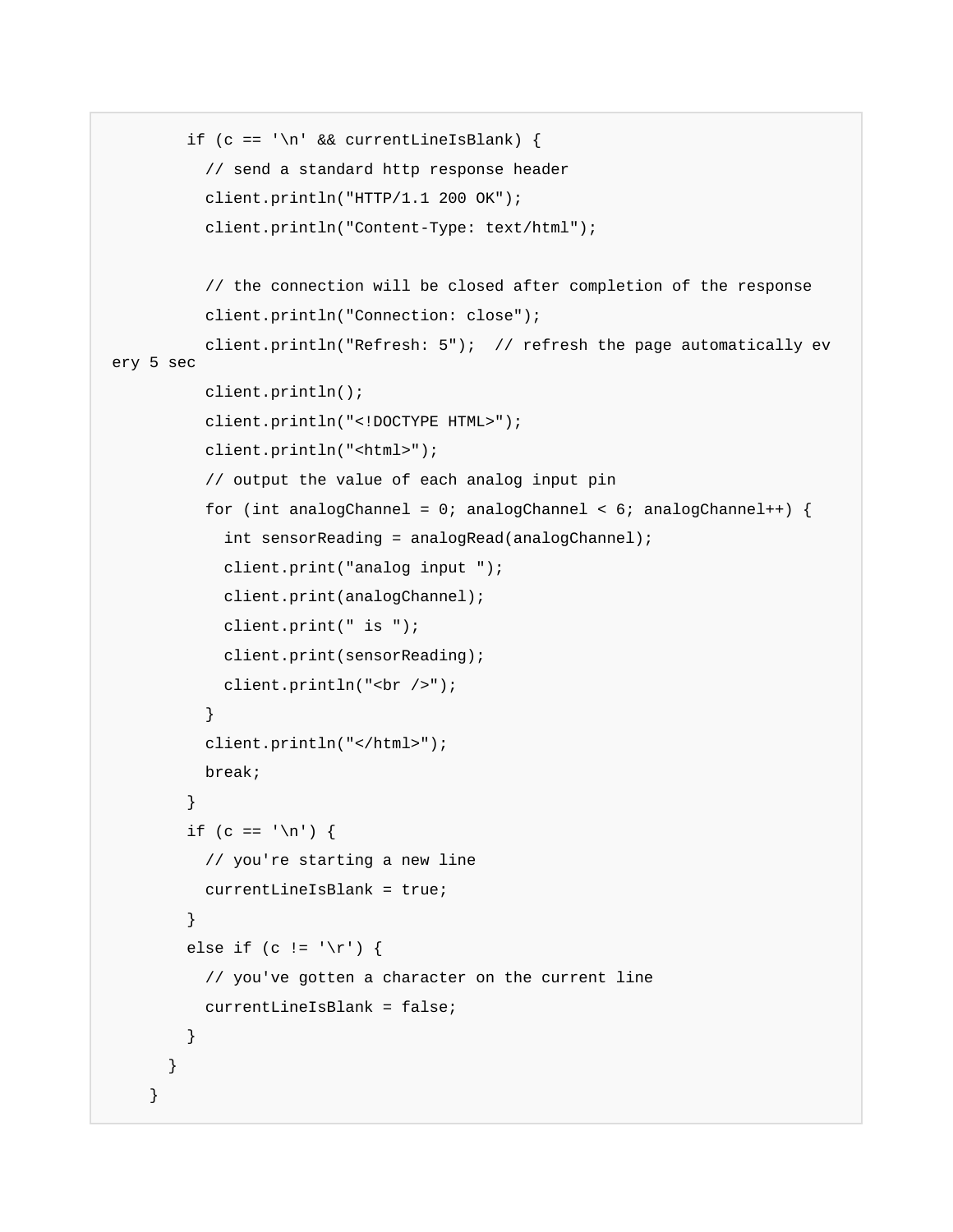```
 // give the web browser time to receive the data 
     delay(1); 
     // close the connection: 
     client.stop(); 
     //Serial.println("client disconnected"); 
   } 
}
```
#### Check that it works

Open the Arduino Serial Monitor to initialize the setup and you will see some information about the connection processing. Open your browser, input the IP address and you should get see data of virtual analog pins:



Open the Serial Monitor first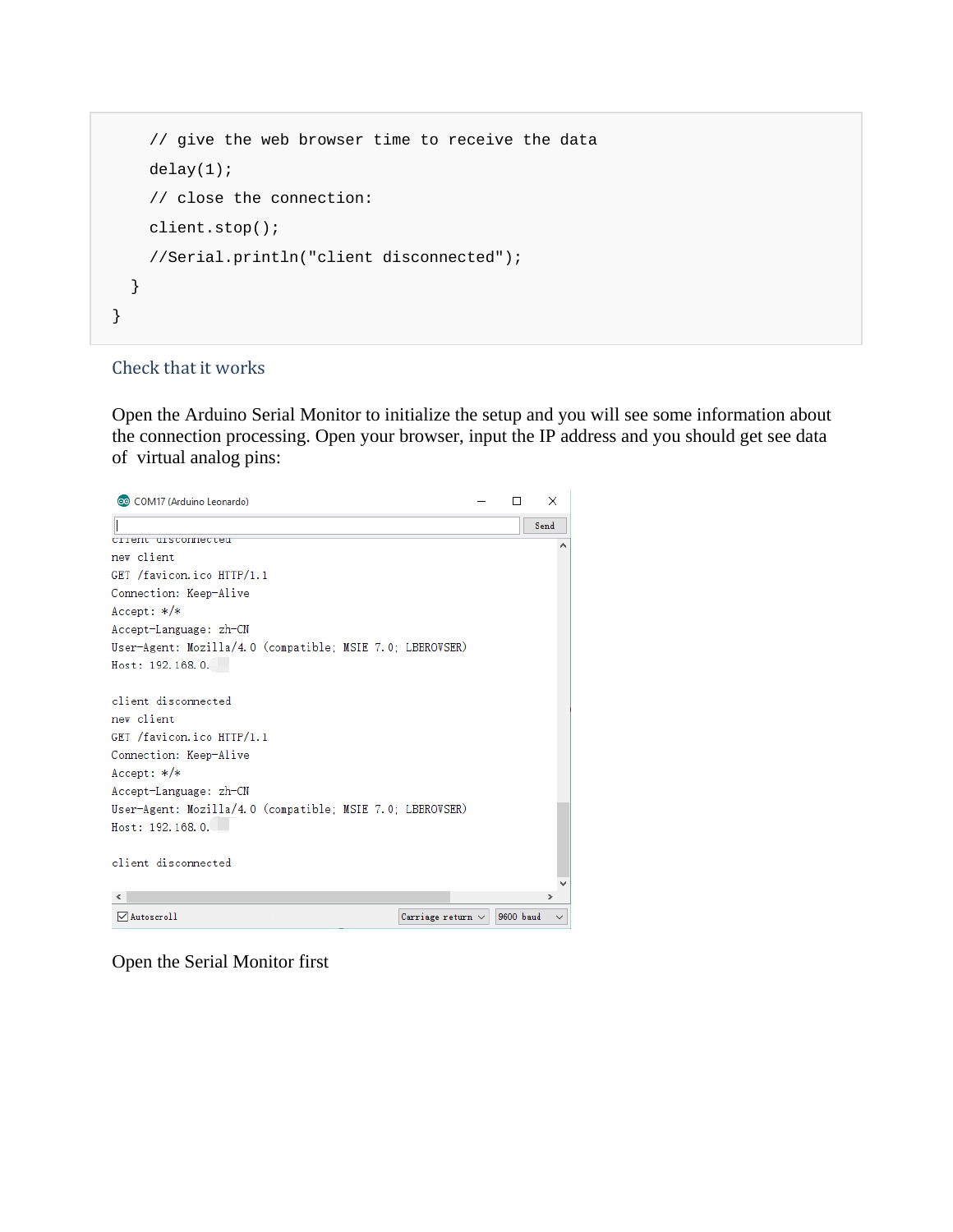W5500 Ethernet webserver

**NOTE**: If you want to skip the serial monitor step, you can comment out the lines waiting for **!serial**, and add a line: delay(2000); to ensure that initialization has finished.

```
Serial.begin(9600); 
delay(2000); 
// while (!Serial) { 
// ; // wait for serial port to connect. Needed for Leonardo only
```
// }